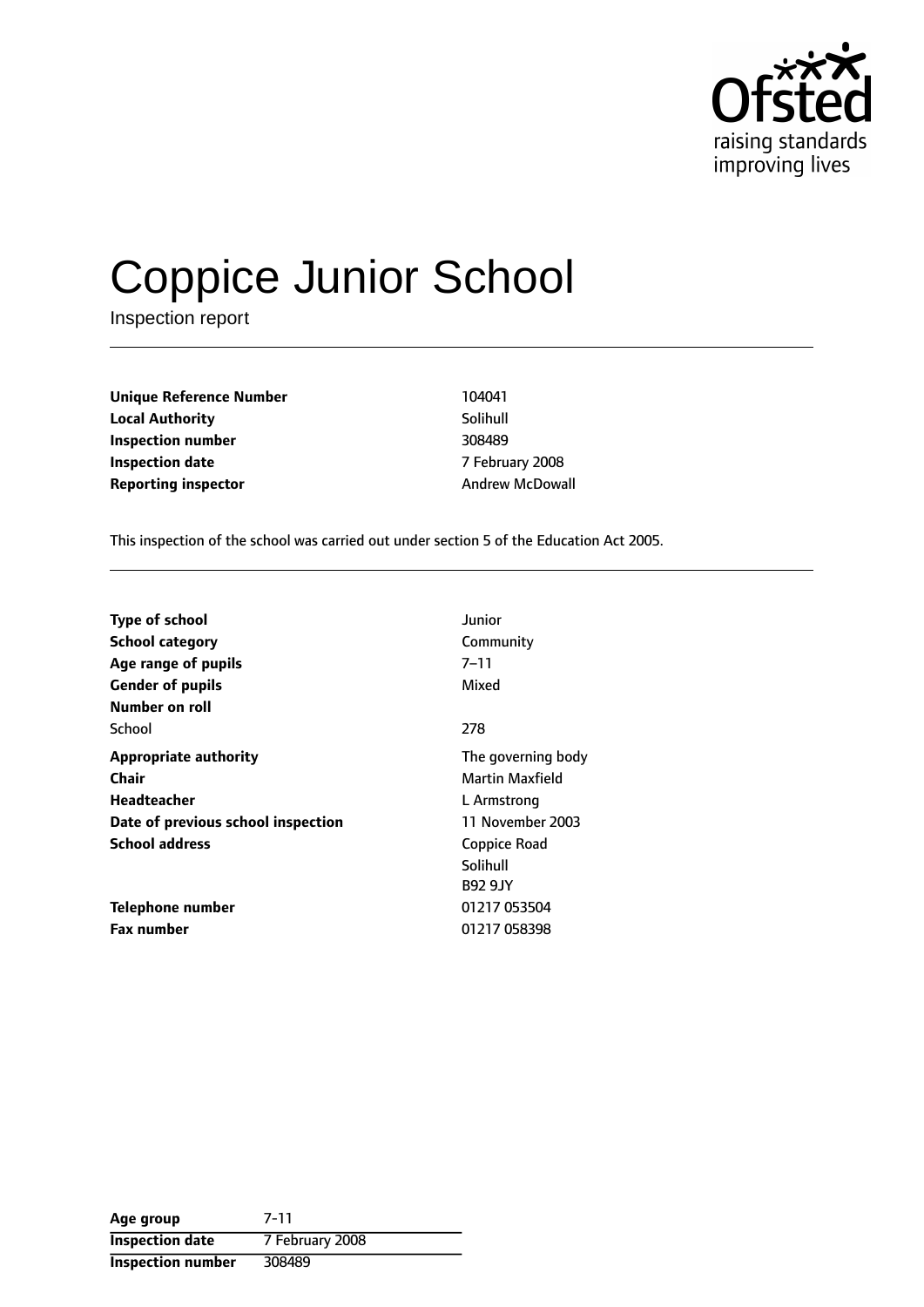.

© Crown copyright 2008

#### Website: www.ofsted.gov.uk

This document may be reproduced in whole or in part for non-commercial educational purposes, provided that the information quoted is reproduced without adaptation and the source and date of publication are stated.

Further copies of this report are obtainable from the school. Under the Education Act 2005, the school must provide a copy of this report free of charge to certain categories of people. A charge not exceeding the full cost of reproduction may be made for any other copies supplied.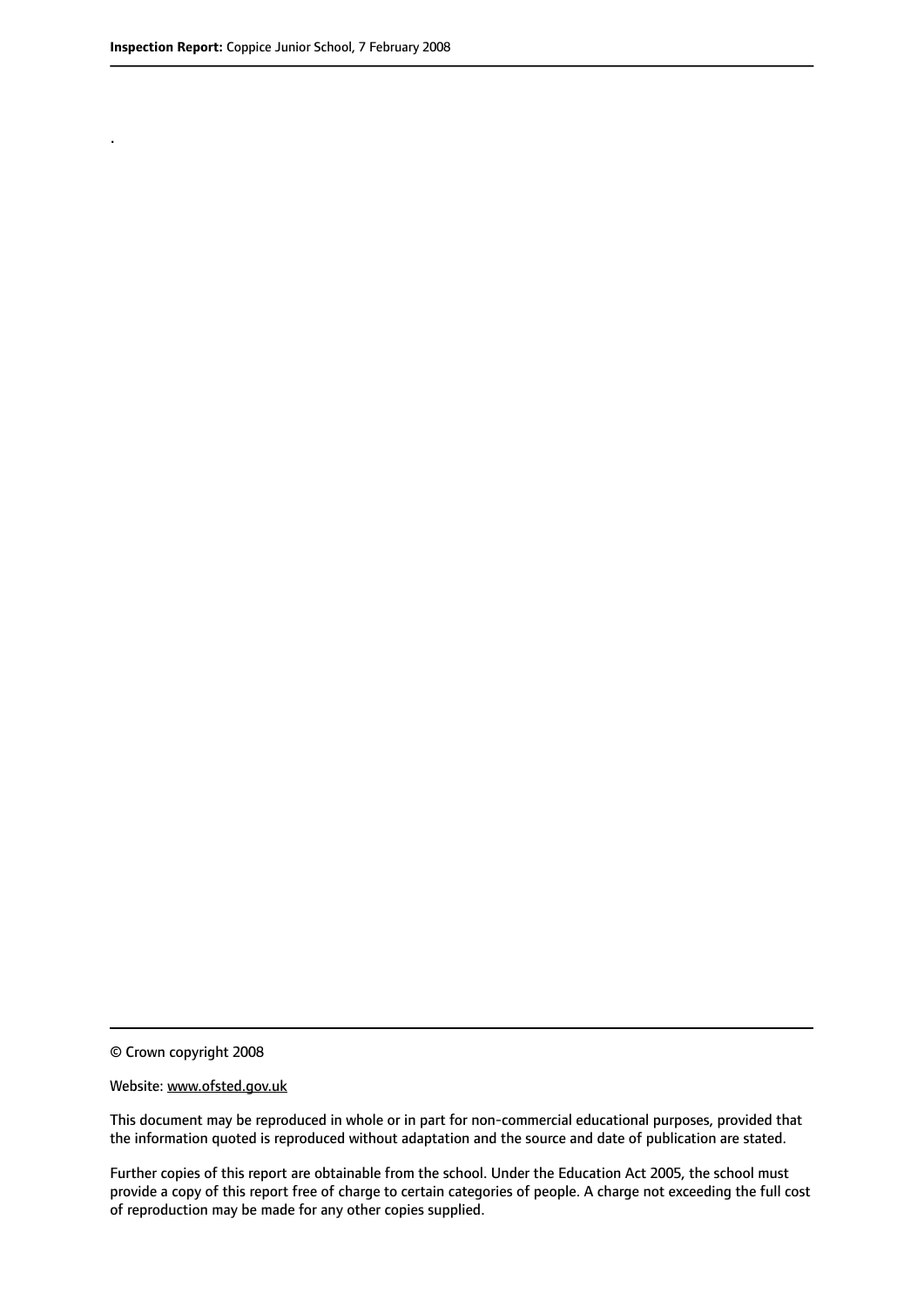# **Introduction**

The Additional Inspector conducting the inspection evaluated the overall effectiveness of the school and investigated the following issues:

achievement in English, particularly in writing

the effectiveness of the academic guidance pupils receive

the effectiveness of leadership and management in monitoring the work of the school.

Evidence was gathered from lesson observations, the scrutiny of pupils' work, the school's assessment data, school documentation and discussions with staff and pupils. Other aspects of the school's work were not investigated in detail, but the inspector found no evidence to suggest that the school's own assessments, as given in its self-evaluation, were not justified, and these have been included where appropriate in this report.

# **Description of the school**

This is a larger than average-sized school. The percentage of pupils who are from minority ethnic groups is below average. Very few pupils have English as an additional language. The proportion of pupils entitled to free school meals is below the national average, as is the proportion of pupils with learning difficulties and/or disabilities. Building works undertaken since the last inspection have enhanced the accommodation and plans to provide more teaching space are well advanced.

## **Key for inspection grades**

| Grade 1 | Outstanding  |
|---------|--------------|
| Grade 2 | Good         |
| Grade 3 | Satisfactory |
| Grade 4 | Inadequate   |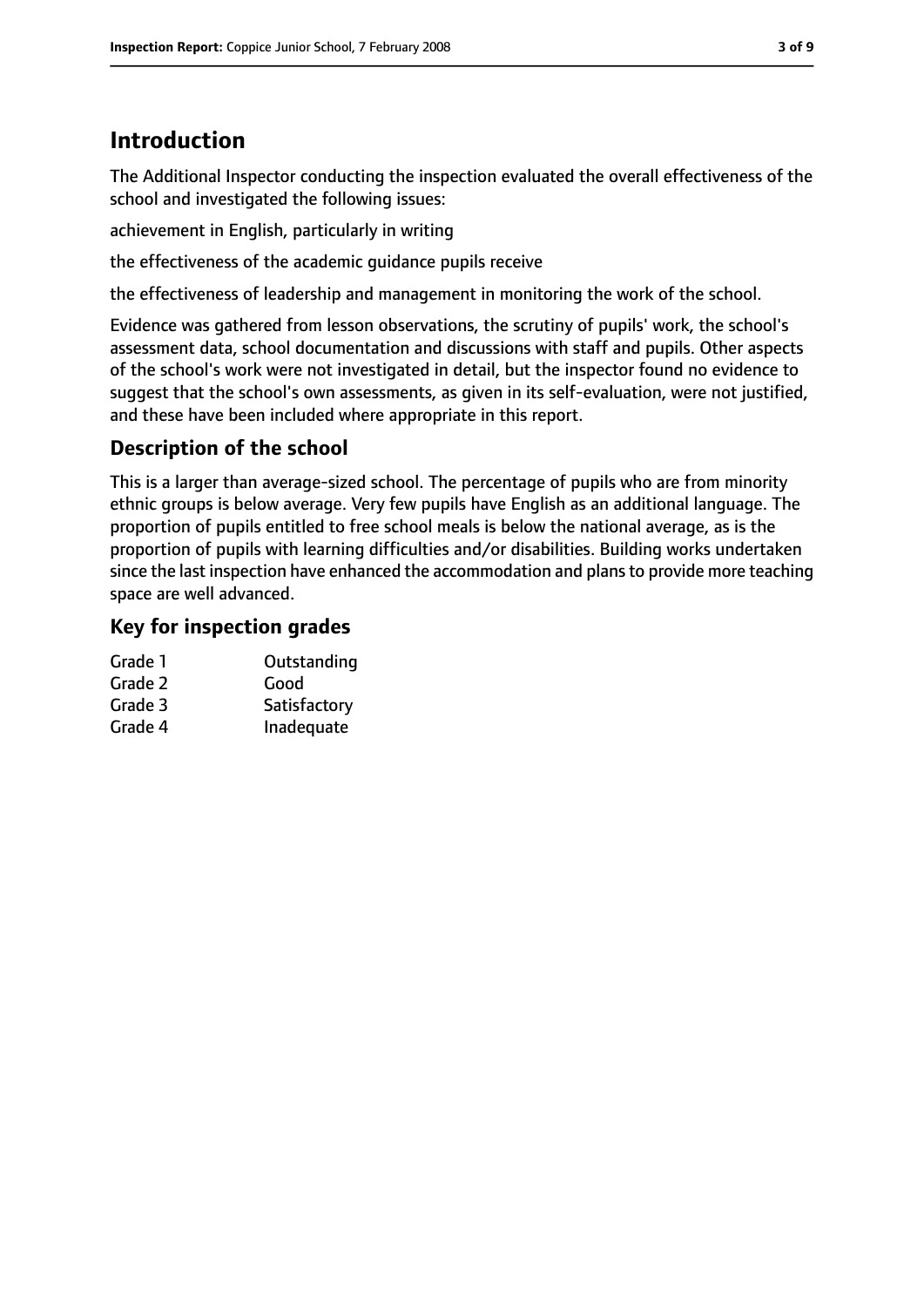# **Overall effectiveness of the school**

#### **Grade: 2**

This is a good school because it values, and successfully promotes, the development of the whole child. Pupils reach very high standards, behave well and make excellent gains in their personal development. The school is popular with parents who value the approachability of the staff and the good extra-curricular opportunities the school provides.

Pupils enter the school with above average standards. They make good progress and reach very high standards, particularly in mathematics. Within English, standards in reading are very high, and work is underway to improve standards in writing to the same exceptional level. Many pupils attain the higher levels for their age at the end of Year 6 and there is good provision for pupils who are gifted and talented which the school is developing further. Pupils with learning difficulties and/or disabilities also make good progress because the school analyses their needs and provides programmes of work that help them to make good progress.

Pupils' spiritual, moral, social and cultural development is outstanding. They have excellent social skills that result in the school being a harmonious place where pupils feel safe and secure. Pupils have a strong commitment to helping others, and work very hard to raise funds for a range of good causes at home and abroad. They are rightly proud of their school. They have very mature attitudes to their work and cooperate very well in lessons. Pupils say they enjoy school very much and this is evident in their cheerful disposition, positive attitudes to learning and shared jokes in assemblies and classrooms. The great majority of pupils demonstrate good self-discipline, but a small minority need occasional reminders from the staff, to ensure they meet the school's high expectations of how they should behave. Good links with the Church and the local and international community enable pupils to have a good understanding of their place in the wider world. The school and class councils provide pupils with good opportunities to be involved in decision making and they make a good contribution to the smooth running of the school when acting as mediators or doing door duty to ensure everyone is safe in school. Pupils are very well prepared for later life. They leave the school with very high standards and the school's links with Land Rover and other local businesses provide them with a good understanding of the world of work.

Pupils achieve well because teaching is good and the curriculum is active and exciting. Teachers establish positive relationships with pupils and there is a good working atmosphere in classrooms. They involve the pupils in analysing the skills they need to be good learners and this helps pupils to recognise what they need to do to learn in different situations. Teachers and teaching assistants work well together to ensure pupils concentrate in lessons, and good support is provided for pupils who find work difficult. Occasionally, some pupils are too passive at the start of lessons because teachers are not involving all pupils when they are teaching new ideas. Teachers set work that is well matched to the different abilities in the class. Consequently, pupils make good progress and produce good amounts of work in the time allowed. However, the presentation of pupils' work is too variable because some teachers do not provide pupils with clear advice on what it is they need to do to improve this aspect of their work.

Pupils' participation in the wide range of educational visits, school clubs and the two residential opportunities make a good contribution to their personal and social development. The curriculum provides good opportunitiesfor exercise and pupilslearn how to stay healthy and make sensible life choices. Teachers have started to make the curriculum more creative and to find ways to link subjects together. As a result, pupils thoroughly enjoy their learning and have additional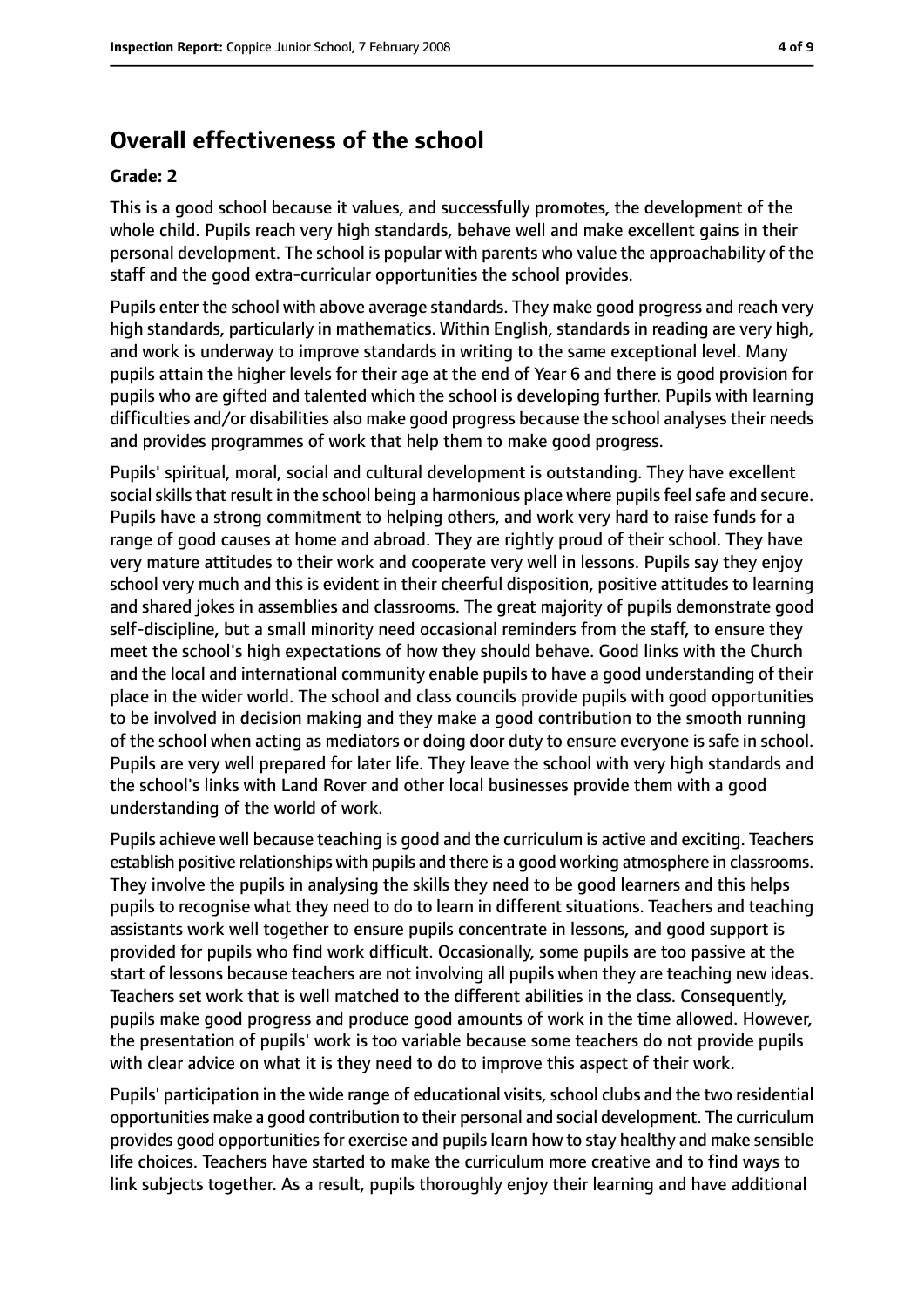opportunitiesto apply their literacy, numeracy and information and communication technology skills in different subjects.

The school provides good care and guidance. The staff know the pupils very well and ensure they are supervised at all times. Pupils express confidence in the staff and feel they can approach their teachers should they be worried about anything. Procedures to keep pupils safe are in place and staff are well trained in first aid and child protection. Good links with other agencies ensure vulnerable pupils receive the support they need to succeed in school. Pupils have a good knowledge of their personal targets in writing, but they are less sure about what they need to do to improve in mathematics to reach even higher standards. Teachers' marking varies in quality. Some is very good and provides the pupils with clear guidance on what they need to do next. Occasionally, the marking has too few comments to guide the pupils in their learning. The older pupils are increasingly engaged in assessing their own work, but this approach is less developed in the lower school.

The headteacher and her senior management team have successfully maintained and promoted excellent personal development and high standards in recent years. They quickly addressed the slight fall in results in writing in 2007, and standards are set to return to their previous high levels. There is a strong team spirit amongst the staff and a shared commitment to provide well for the pupils. Challenging targets are set and procedures to monitor the progress of each pupil are good.

The reason why leadership and management of the school are good and not outstanding is that, although strategic leadership of the school is very good, some of the management processes relating to the way the school monitors and evaluates teaching and learning are only satisfactory. The headteacher has a clear picture of the quality of provision in the school, but other senior leaders have too few opportunities to observe the school at work. Consequently, they do not have the first hand information they need to guide staff towards further improvement.

The governing body provides excellent support and challenge for the school. Governors are well deployed to make the most of their skills and have a clear vision for the school that embraces the development of the whole child. They are close to achieving the building they need to deliver the curriculum they want for the pupils in the school. Financial management was judged to be at the highest level in its recent assessment under the Financial Management Accreditation Scheme. The school's track record gives it a good capacity to improve.

## **What the school should do to improve further**

- Involve all senior leaders in the monitoring and evaluation of teaching and learning in order that they can provide the advice and guidance staff need to improve further.
- Improve the academic guidance pupils receive so it is all as good as the best in the school and involve the younger pupils more in assessing their own work.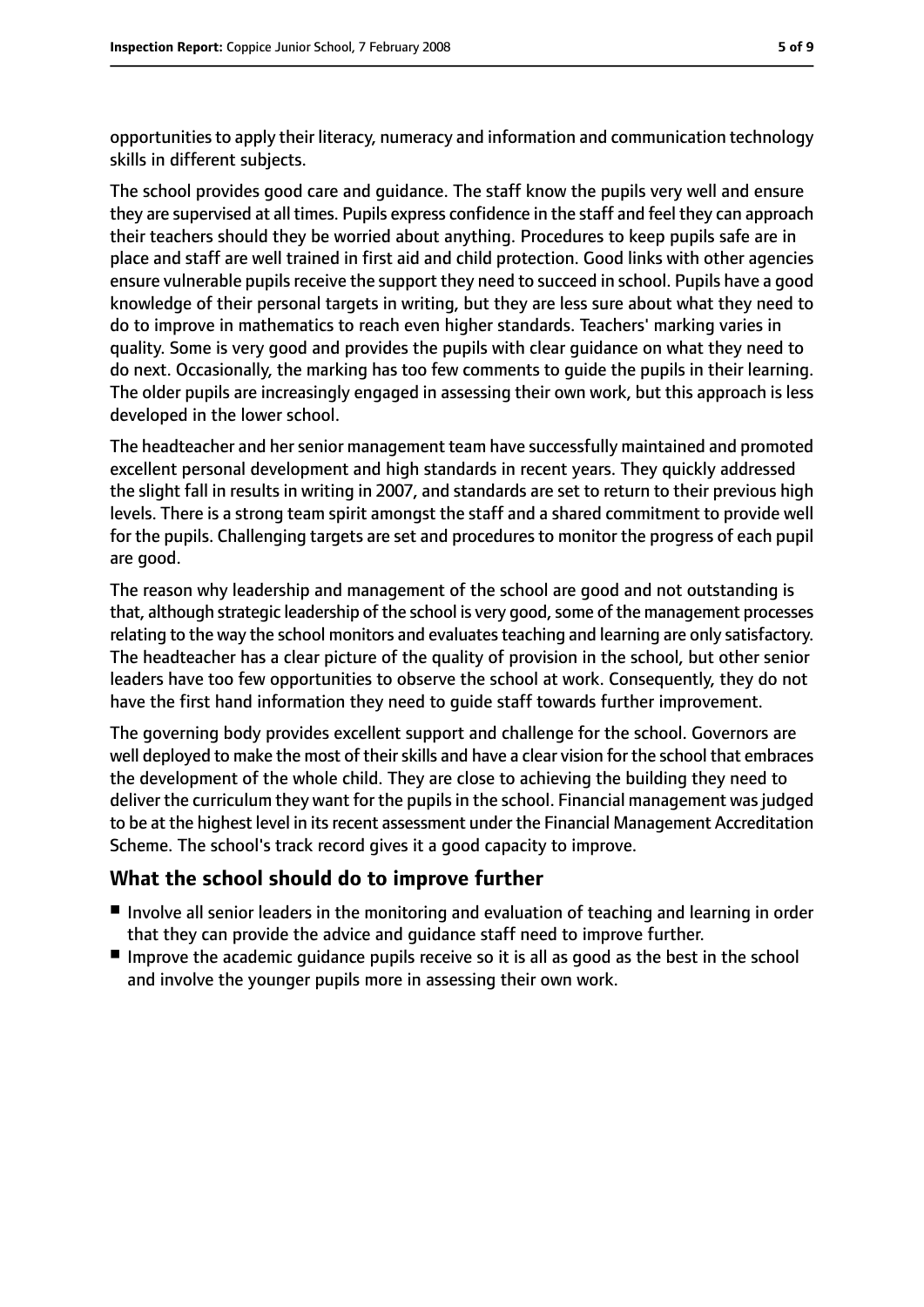**Any complaints about the inspection or the report should be made following the procedures set out in the guidance 'Complaints about school inspection', which is available from Ofsted's website: www.ofsted.gov.uk.**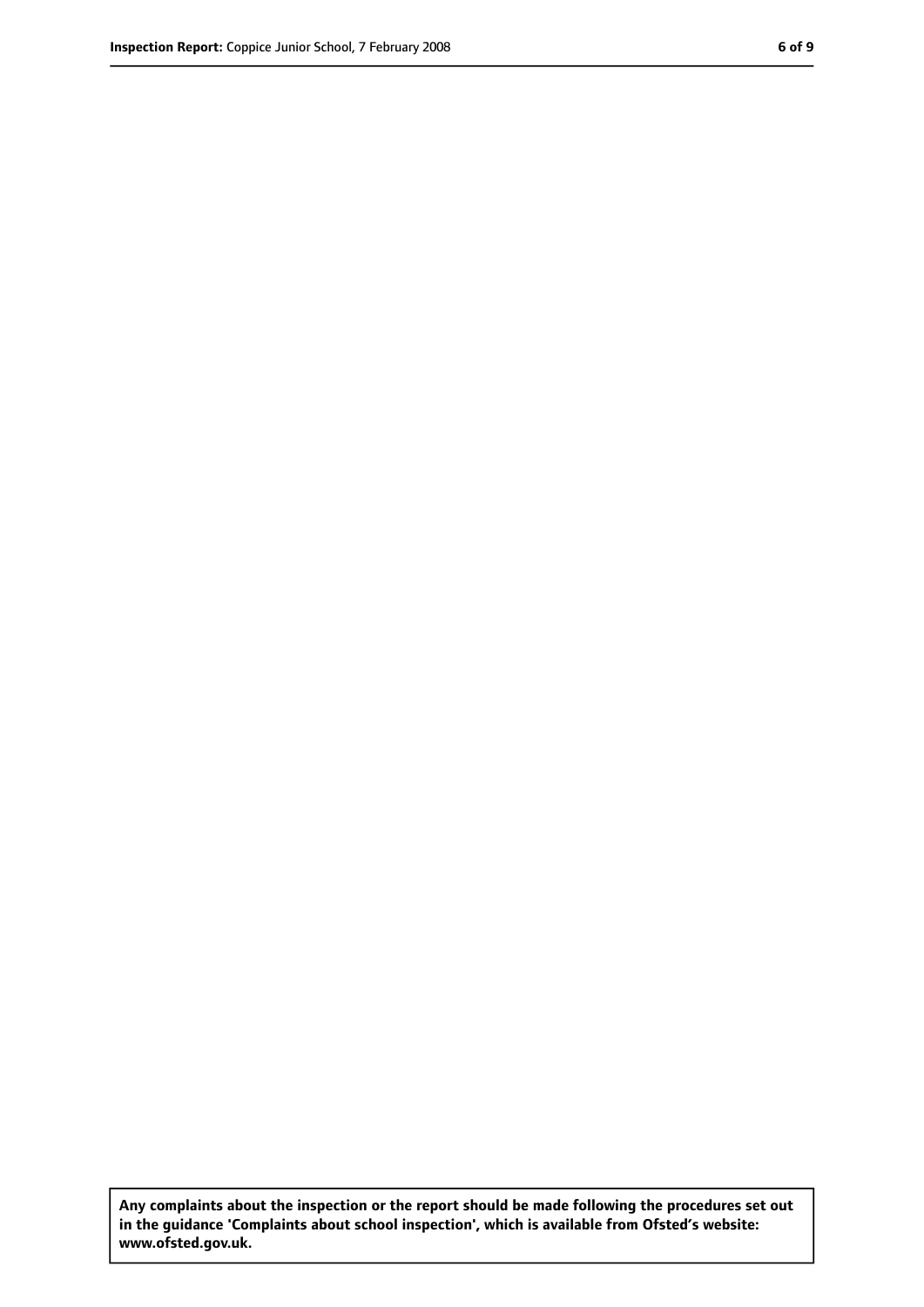#### **Annex A**

# **Inspection judgements**

| $^{\circ}$ Key to judgements: grade 1 is outstanding, grade 2 good, grade 3 satisfactory, and | <b>School</b>  |
|-----------------------------------------------------------------------------------------------|----------------|
| arade 4 inadeguate                                                                            | <b>Overall</b> |

## **Overall effectiveness**

| How effective, efficient and inclusive is the provision of education, integrated<br>care and any extended services in meeting the needs of learners? |     |
|------------------------------------------------------------------------------------------------------------------------------------------------------|-----|
| Effective steps have been taken to promote improvement since the last<br>inspection                                                                  | Yes |
| How well does the school work in partnership with others to promote learners'<br>well-being?                                                         |     |
| The capacity to make any necessary improvements                                                                                                      |     |

## **Achievement and standards**

| How well do learners achieve?                                                                               |  |
|-------------------------------------------------------------------------------------------------------------|--|
| The standards <sup>1</sup> reached by learners                                                              |  |
| How well learners make progress, taking account of any significant variations between<br>groups of learners |  |
| How well learners with learning difficulties and disabilities make progress                                 |  |

# **Personal development and well-being**

| How good is the overall personal development and well-being of the<br>learners?                                  |  |
|------------------------------------------------------------------------------------------------------------------|--|
| The extent of learners' spiritual, moral, social and cultural development                                        |  |
| The extent to which learners adopt healthy lifestyles                                                            |  |
| The extent to which learners adopt safe practices                                                                |  |
| How well learners enjoy their education                                                                          |  |
| The attendance of learners                                                                                       |  |
| The behaviour of learners                                                                                        |  |
| The extent to which learners make a positive contribution to the community                                       |  |
| How well learners develop workplace and other skills that will contribute to<br>their future economic well-being |  |

#### **The quality of provision**

| $\mid$ How effective are teaching and learning in meeting the full range of the $\mid$<br>learners' needs? |  |
|------------------------------------------------------------------------------------------------------------|--|
| How well do the curriculum and other activities meet the range of needs  <br>and interests of learners?    |  |
| How well are learners cared for, guided and supported?                                                     |  |

 $^1$  Grade 1 - Exceptionally and consistently high; Grade 2 - Generally above average with none significantly below average; Grade 3 - Broadly average to below average; Grade 4 - Exceptionally low.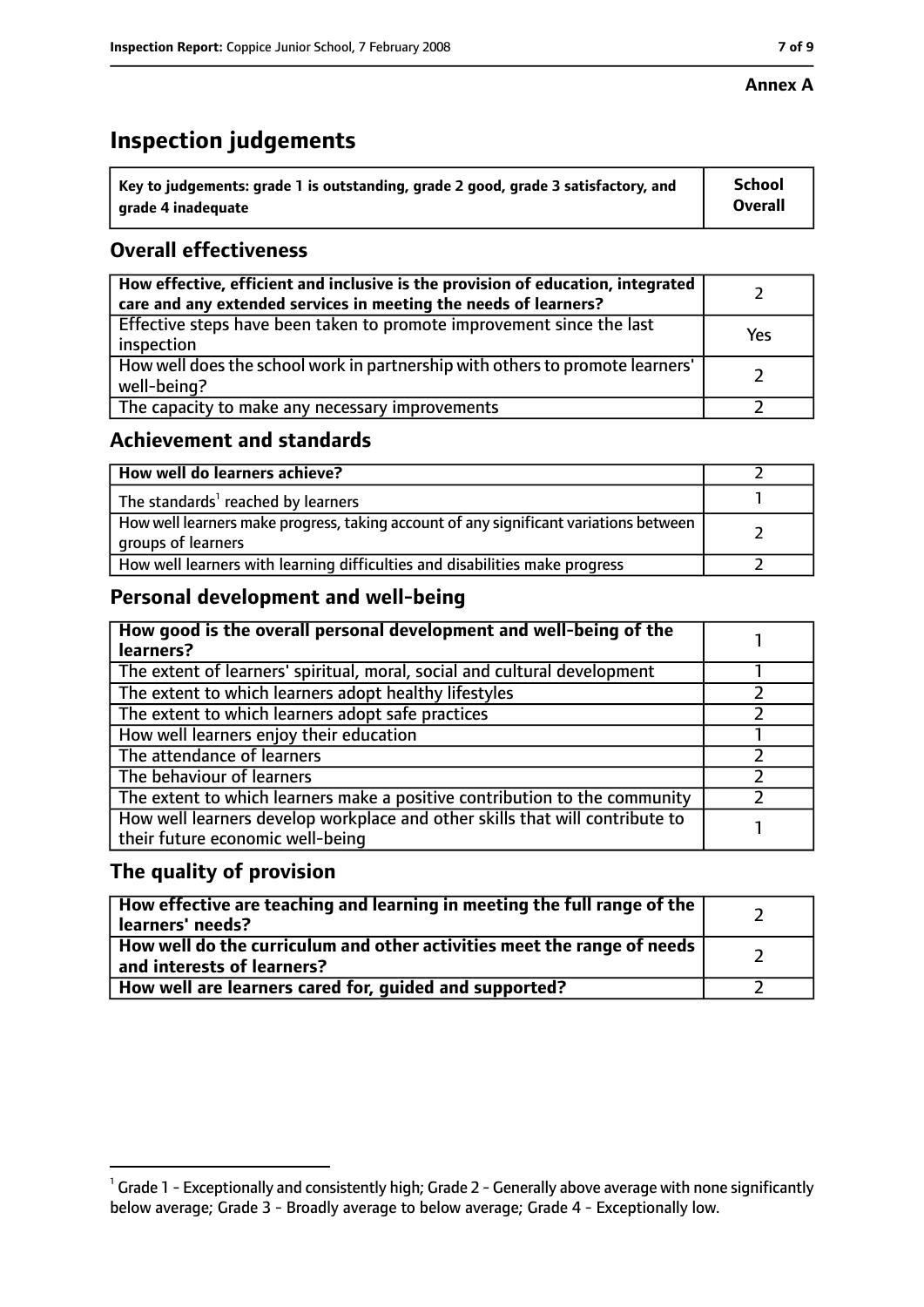# **Leadership and management**

| How effective are leadership and management in raising achievement<br>and supporting all learners?                                              |     |
|-------------------------------------------------------------------------------------------------------------------------------------------------|-----|
| How effectively leaders and managers at all levels set clear direction leading<br>to improvement and promote high quality of care and education |     |
| How effectively leaders and managers use challenging targets to raise standards                                                                 |     |
| The effectiveness of the school's self-evaluation                                                                                               |     |
| How well equality of opportunity is promoted and discrimination tackled so<br>that all learners achieve as well as they can                     |     |
| How effectively and efficiently resources, including staff, are deployed to<br>achieve value for money                                          |     |
| The extent to which governors and other supervisory boards discharge their<br>responsibilities                                                  |     |
| Do procedures for safequarding learners meet current government<br>requirements?                                                                | Yes |
| Does this school require special measures?                                                                                                      | No  |
| Does this school require a notice to improve?                                                                                                   | No  |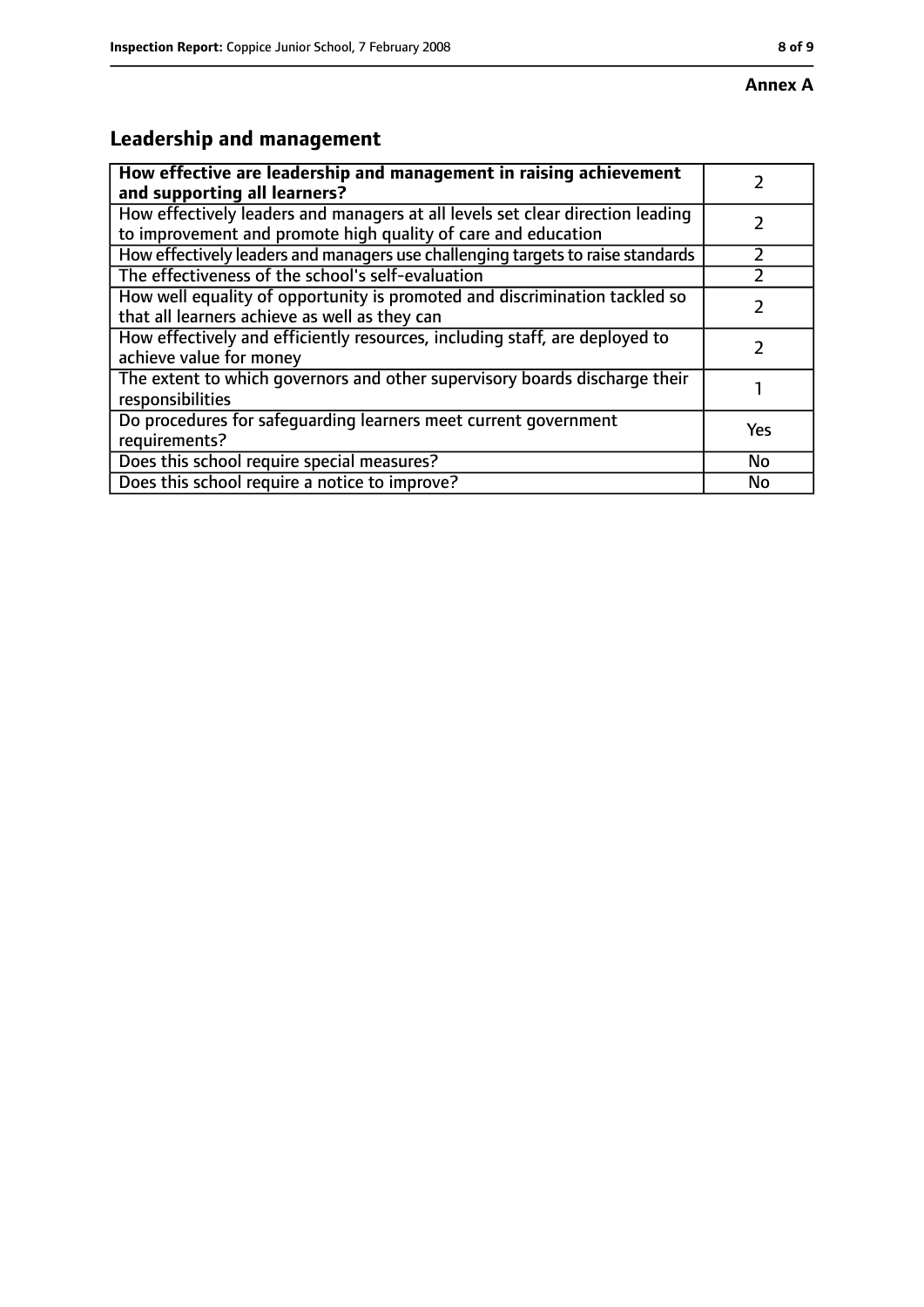# **Text from letter to pupils explaining the findings of the inspection**

8 February 2008

Dear Children

Inspection of Coppice Junior School, Solihull B92 9JY

Can I start by thanking you all for making me feel so welcome when I visited your school recently to talk to the teachers and see your work. I really enjoyed your assembly celebrating your school's 70th birthday. I was very impressed with your good behaviour and the way so many of you spoke out so confidently in front of all the parents.

You go to a good school. The teachers help you to make good progress in your work. So much so, that by the time you leave the school you are doing very well in English, mathematics and science. Your teachers are working hard to make your writing even better and as good as your reading. You can help by remembering your targets every time you do some writing. You work hard in lessons and everyone gets along well in school. The learning walls in your classrooms help you to understand how to learn. Some of the work in your books is a little untidy. If yours is, you could improve it by remembering to set out your work carefully and do your best writing every time. Your school has a good range of clubs and activities for you to do out of school.

All the staff take good care of you and this helps you to feel safe in school. Your headteacher and the school governors are good at making plans to improve your school. They have improved the school building and the new classrooms will make it even better.

Although you go to a good school, there are two things your school can do to improve. The first is find more time for the senior teachers to work with and watch other teachers, so they can help them to get even better at their jobs. I have also asked the teachers to make sure you all know what it is you need to do to improve your work and give you more opportunities to check your work yourselves.

Thank you again and good luck for the future.

Yours sincerely

Andy McDowall

Lead inspector